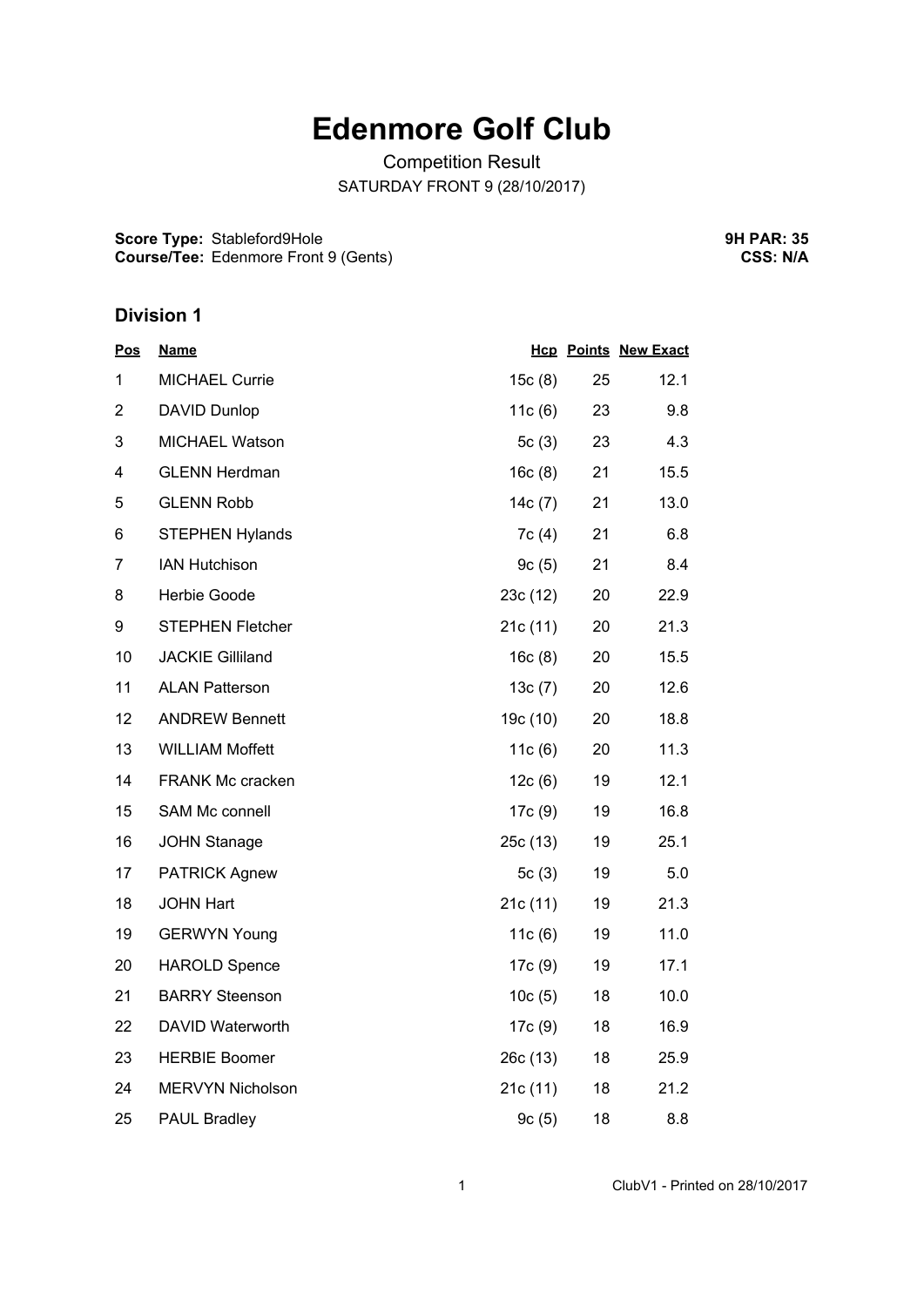## **Division 1**

| <b>Pos</b> | <b>Name</b>              |          |                 | <b>Hcp Points New Exact</b> |
|------------|--------------------------|----------|-----------------|-----------------------------|
| 26         | Ansley Graham            | 10c(5)   | 18              | 9.6                         |
| 27         | <b>NIALL Moore</b>       | 10c(5)   | 18              | 9.5                         |
| 28         | <b>EDWARD Moulds</b>     | 15c(8)   | 18              | 14.6                        |
| 29         | <b>JOHN Brown</b>        | 15c(8)   | 18              | 14.7                        |
| 30         | <b>WILLIAM Nesbitt</b>   | 12c(6)   | 18              | 11.9                        |
| 31         | DAVID Belshaw            | 15c(8)   | 18              | 15.4                        |
| 32         | <b>PAUL Fleming</b>      | 14c(7)   | 18              | 14.3                        |
| 33         | <b>WILLIAM Grant</b>     | 13c(7)   | 18              | 12.8                        |
| 34         | DEAGLAN O'hagan          | 4c(2)    | 18              | 3.8                         |
| 35         | <b>KEITH Steenson</b>    | 8c(4)    | 18              | 7.9                         |
| 36         | Gerard Keenan            | 22c(11)  | 18              | 21.5                        |
| 37         | <b>PHILLIP Hughes</b>    | 16c(8)   | 17 <sub>1</sub> | 16.1                        |
| 38         | PETER WHITESIDE          | 16c(8)   | 17              | 15.6                        |
| 39         | PAUL HERRON              | 16c(8)   | 17              | 16.2                        |
| 40         | <b>RICHARD Greer</b>     | 17c (9)  | 17 <sub>1</sub> | 16.9                        |
| 41         | <b>DAMIEN Mullan</b>     | 22c(11)  | 17              | 22.1                        |
| 42         | <b>RYAN Agnew</b>        | 14c(7)   | 17              | 13.8                        |
| 43         | Denis Burns              | 15c(8)   | 17              | 14.7                        |
| 44         | <b>KENNY Mc Aleenon</b>  | 8c(4)    | 17              | 8.3                         |
| 45         | Michael Chapman          | 16c(8)   | 17              | 15.7                        |
| 46         | KEITH GREGSON            | 8c(4)    | 17              | 7.9                         |
| 47         | <b>BRENDAN JAMISON</b>   | 14c(7)   | 17              | 13.7                        |
| 48         | <b>MARTIN Mc clinton</b> | 19c (10) | 17              | 19.1                        |
| 49         | <b>Wesley Lindsay</b>    | 3c(2)    | 17              | 3.0                         |
| 50         | <b>SEAN Magill</b>       | 18c (9)  | 17              | 17.6                        |
| 51         | <b>STEPHEN Murphy</b>    | 16c(8)   | 17              | 15.7                        |
| 52         | <b>GARRY Brown</b>       | 13c(7)   | 17              | 13.0                        |
| 53         | SEAN MC KEGNEY           | 26c(13)  | 16              | 26.1                        |
| 54         | DAVID Finlayson          | 2c(1)    | 16              | 1.9                         |